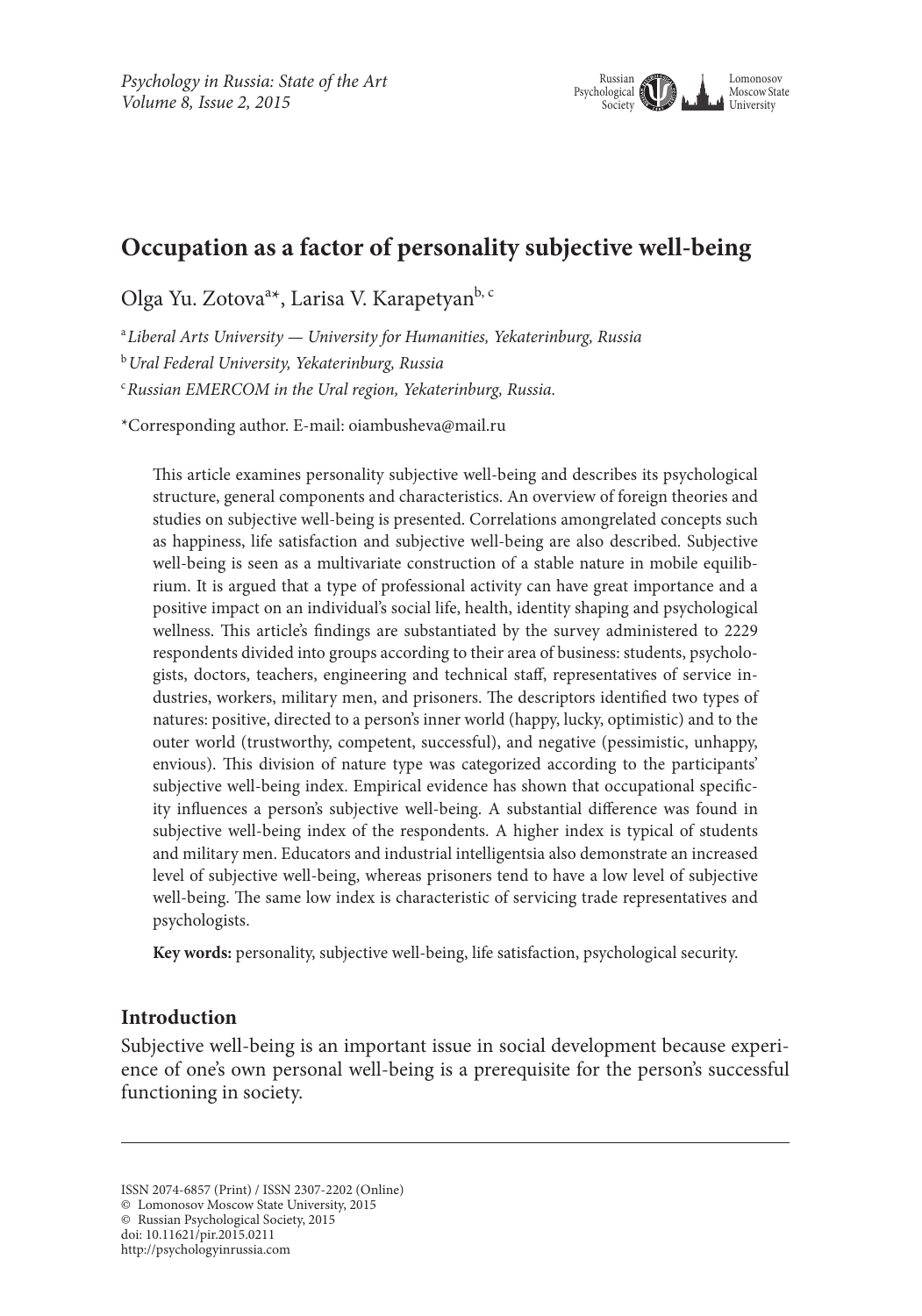Two traditions that contributed to the growth of interest in the phenomenon of psychological well-being should be highlighted:

- Hedonistic tradition, which focuses on such constructs as pleasure, happiness, positive impact and life satisfaction (N.M. Bradburn, E. Diener, D. Kahneman, E. Diener, N. Schwarz, S. Lyubomirsky, H.S. Lepper);
- Eudaemonism, which considers human longing for happiness to be fundamental in his behavior (C.R. Rogers, C.D. Ryff, A.S. Waterman).

Following these traditions, there exist two perspectives that analyze the phenomenon of psychological well-being from various angles (Lopez & Snyder, 2009). The first perspective is based on the eudemonistic approach (Ruff & Keyes, 1995), which considers well-being to be the ultimate goal of human existence and functioning. The second stance that originates in the hedonistic approach relates to subjective well-being theory, also known as the theory of emotional well-being suggested by E. Dienerand his colleagues (Diener, 1984; Diener, Suh, Lucas &Smith, 1999).They suppose that people's assessments of their own lives reflect the very nature of well-being. Despite these differences in approaches, there is a general agreement that well-being is a multi-variant construct (E. Diener, S. Abdallah, S. Thompson, J. Michaelson, N. Marks & N. Steuer, J. Stiglitz, A. Sen & J. Fitoussi).

Psychological well-being possesses three determinative features.

The first feature is subjectivity (Diener, 1994; Parducci,1995).In other words, people are happy if they consider themselves to be happy.

Second, well-being comprises emotional states (i.e., psychologically secure people are likely to experience positive emotions such as happiness and joy and are unlikely to have negative emotions such as sadness and anger) (Argyle, 1987; Diener & Larsen, 1993; Larsen & Diener, 1992; Warr, 1987, 1990).

Third, psychological well-being is reflected in people's attitude towards life (Diener, 1994; Myers, 1992; Veenhoven, 1988).

Carol Ryff defined the following aspects of psychological well-being: self-sufficiency, positive relationships with other people, life goals, self-realization, potential, and self-acceptance (Ryff, 1989). Multiple researchers then enriched this list with such aspects as the ability to successfully accomplish tasks (Foresight Mental Capital and Wellbeing Project, 2008), psychological capital, happiness (Pollard & Lee,2003), and life satisfaction (Diener & Suh,1997; Seligman, 2002а, 2002b).

The first attempt to define psychological well-being was made by N. Bradburn in 1969. His survey marked the shift from psychiatric diagnostics to a focus on ordinary people's reactions. He observed how people tried to cope with hardships and everyday problems. In his works, N. Bradburn emphasized the importance of psychological well-being for overcoming hardships. He believed that a person could be psychologically well only if his positive emotions overpowered negative emotions (Bradburn, 1969).

Generally, sensations play a dominant role in theories of subjective well-being. These sensations have been addressed in the works of E. Diener and E. Suh. They argued that subjective well-being consisted of three interconnected components: life satisfaction (cognitive sphere) and positive and negative emotions (affective sphere) (Diener & Suh, 1997).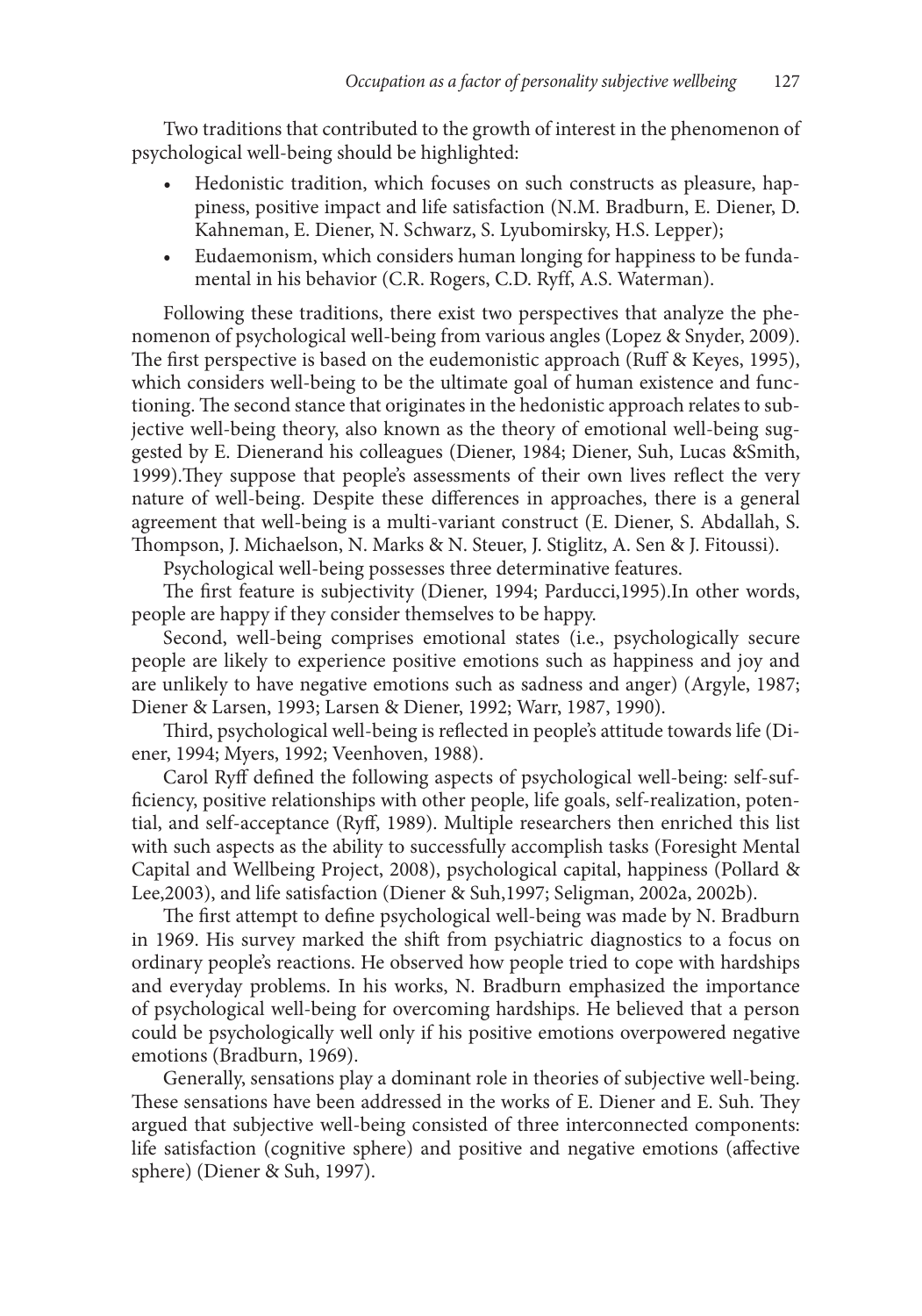In addition to health benefits, positive emotions are closely associated with psychological wellness (Fredrickson, 2000). For example, strategies for personality psychological security, to a great extent, depend on a person's positive emotional state. Positive re-evaluating and adding meaning to ordinary events can act as stress relief. These strategies help people acquire crisis management (coping) skills that contribute not only to psychological security but also to overall psychological well-being.

Laughter generates positive sensations (Bachorowski & Owren, 2001) and reinforces the immune system. It is important to note that the laughter effect is mediated by subjective experiences and impacts subjective well-being (Mahony, Burroughs & Lippman, 2002). Laughter is often associated with humor (cognitive construct). People who make use of humor can cope with stressful situations more effectively. Laughter increases the amount of immunoglobulins, a vitally important protein that protects human organisms from respiratory diseases. These data show that people capable of preserving a positive emotional state under stress demonstrate a higher immunity level (Dillon, Minchoff & Baker, 1985).

Empirical data prove that positive emotions add to adjustment to acute and chronic situational stresses. For example, people who were able to find positive sensations and positive purport while caring for relatives and friends with HIV could handle their grief caused by the death of that person with greater ease (Folkman & Moskowitz, 2000).The same effect can be seen in children of women who managed to have a positive attitude despite difficultly in their delivery and extended admission; both mothers and children showed a lower percent of complications if they had healthy general psychological well-being (Affleck & Tennen, 1996). In the context of personal stress, a positive spirit can provide a "safety cushion", which is necessary for further efforts to cope with stress.

In the past few decades, the amount of studies dedicated to subjective wellbeing has increased, which testifies to its social demand, individual value relevance, importance of subjective expertise and acceptance that well-being includes aspects that go beyond economic prosperity (Diener, Suh, Lucas & Smith, 1999). This phenomenon attracted scientists' active interest in the late 1960s, but as a subject of philosophic thought, it has existed and been challenged since ancient times. Currently, researchers have not agreed to a single definition of subjective well-being,and various concepts have been suggested, including "psychological well-being", "subjective well-being", "happiness" and "life satisfaction" (Karapetyan, 2014).

Modern research efforts are directed to the search of subjective well-being, life satisfaction and happiness indicators. In her monograph, S.V. Yaremchuk (Yaremchuk,2012) analyzed western and domestic research on subjective well-being. In the USA, Austria and many other EU countries, monitoring of subjective well-being is regularly conducted. In Russia, this area of research is in its initial stage. The few studies that have been conducted are fragmented and small. In these psychological surveys, subjective well-being normally includes cognitive (life satisfaction) and affective (positive emotion experience) components. In contrast, foreign records allow experts to summarize external variables that define individual subjective well-being (age, gender, social status, residence, income, etc.).According to these publications, individual variables greatly contributed to the explanation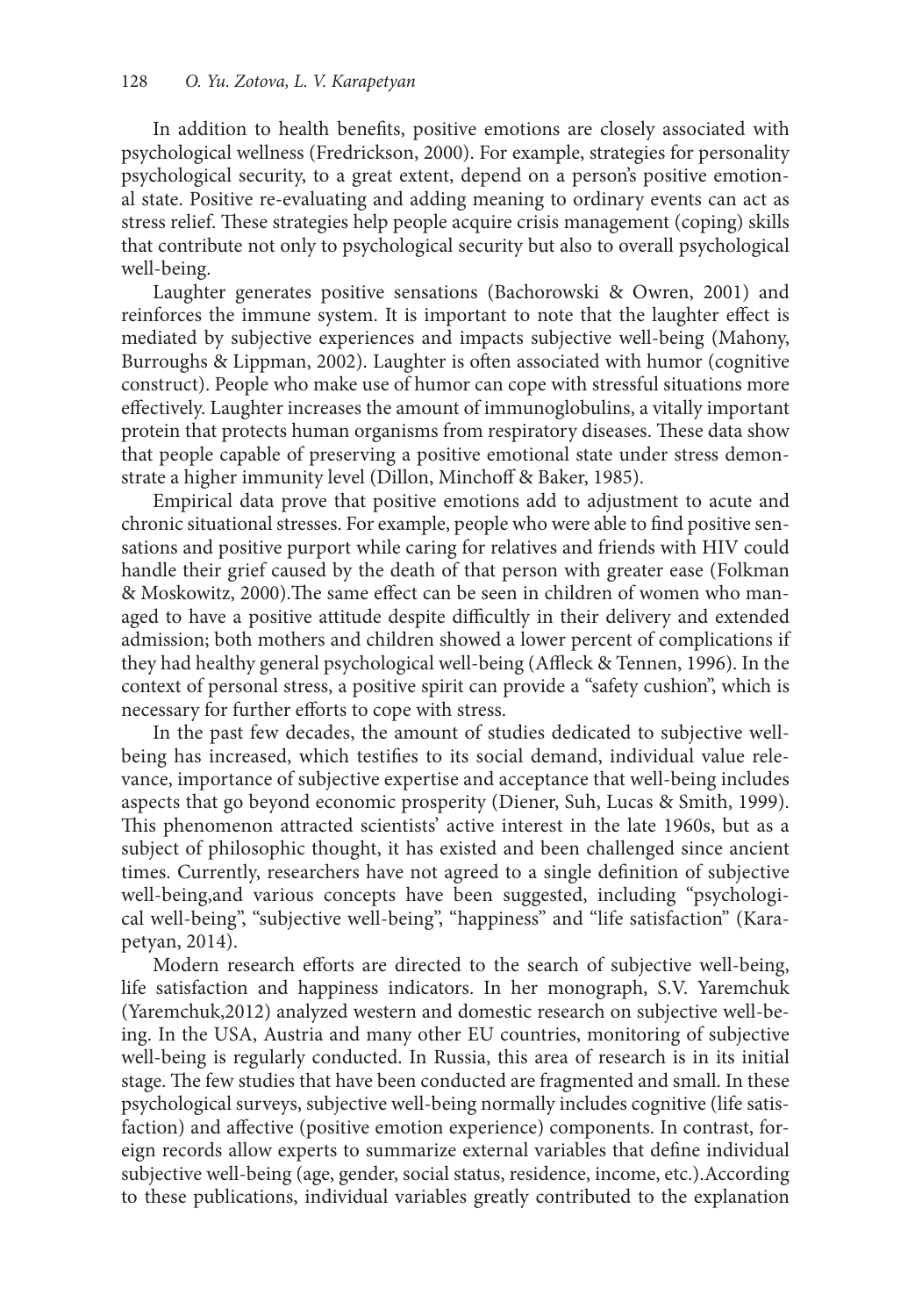of subjective well-being (H.M. Kehr, D. Nettle, J.D. Blore) (quoted in Shamionov, 2008). М. Argyle (Argyle, 2003) wrote about the insignificance of objective factors' influence on subjective well-being levels. Some domestic papers find consistent patterns in Russian subjective well-being that differ from those in foreign research works (Yaremchuk, 2013). P.M. Shamionov (Shamionov, 2008) assumes that specific cognitive features of subjective well-being exist, and their criteria differ among social groups including professional fields.

Subjective well-being is what people call happiness, satisfaction or pleasure.

Subjective well-being is a relatively stable construct. In addition to particular personal characteristics, a person possesses a particular stable level of subjective well-being, and he strives to preserve it. Therefore, B. Headey and A. Wearing (Headey & Wearing, 1992) stated that a balance between a person, an event and psychological well-being exists. Whereas in mobile equilibrium, the nature of subjective well-being is steady most of the time. Additionally, equilibrium involves physical well-being, physical resources, absence of fatigue, psychological well-being, unrestricted mobility efficiency in actions, and good relationships with people (Herzlich,1973). Philip Brickman and Donald Campbell(Brickman & Campbell, 1971)reported that people are likely to return to a previous level of happiness even after very memorable events in their life (marriage, birth of children, etc.). According to J. Ormeland and W. Schaufeli (Ormel & Schaufeli, 1991), only recent events affect people's subjective well-being, and this influence decreases quickly.

Recently, the theory of equilibrium has been further developed in the works by E.M. Cummings and P.T. Davies (Cummings & Davies, 2010), who replaced the notion "equilibrium" with the notion "homeostasis". The authors demonstrate the role of homeostasis in protecting a particular level of subjective well-being and formulate the following constants:

- If a person experiences no challenge, subjective well-being remains at the given value level.
- When faced with a reasonable challenge, an individual's level of subjective well-being will slightly differ within the given value.
- A strong homeostatic defense prevents the level of subjective well-being from dramatically dropping below the given value.
- If the task is too complicated for homeostasis, the level of subjective wellbeing decreases sharply.

In the study by Leo B. Hendry and Marion Kloep (Hendry & Kloep, 2002) dealing with the correlation between problems and personal resources, their theory was based on five basic principles:

- 1) To stimulate development, people have to face problems.
- 2) Successful resolution of problems gives rise to advancement.
- 3) If the problem is not settled, it can provoke further problems in future problem solving.
- 4) Problem solving is a dialectical process, which leads to personality and/or environment changes and, consequently facilitates development.
- 5) People possess various levels of resources for problem solving.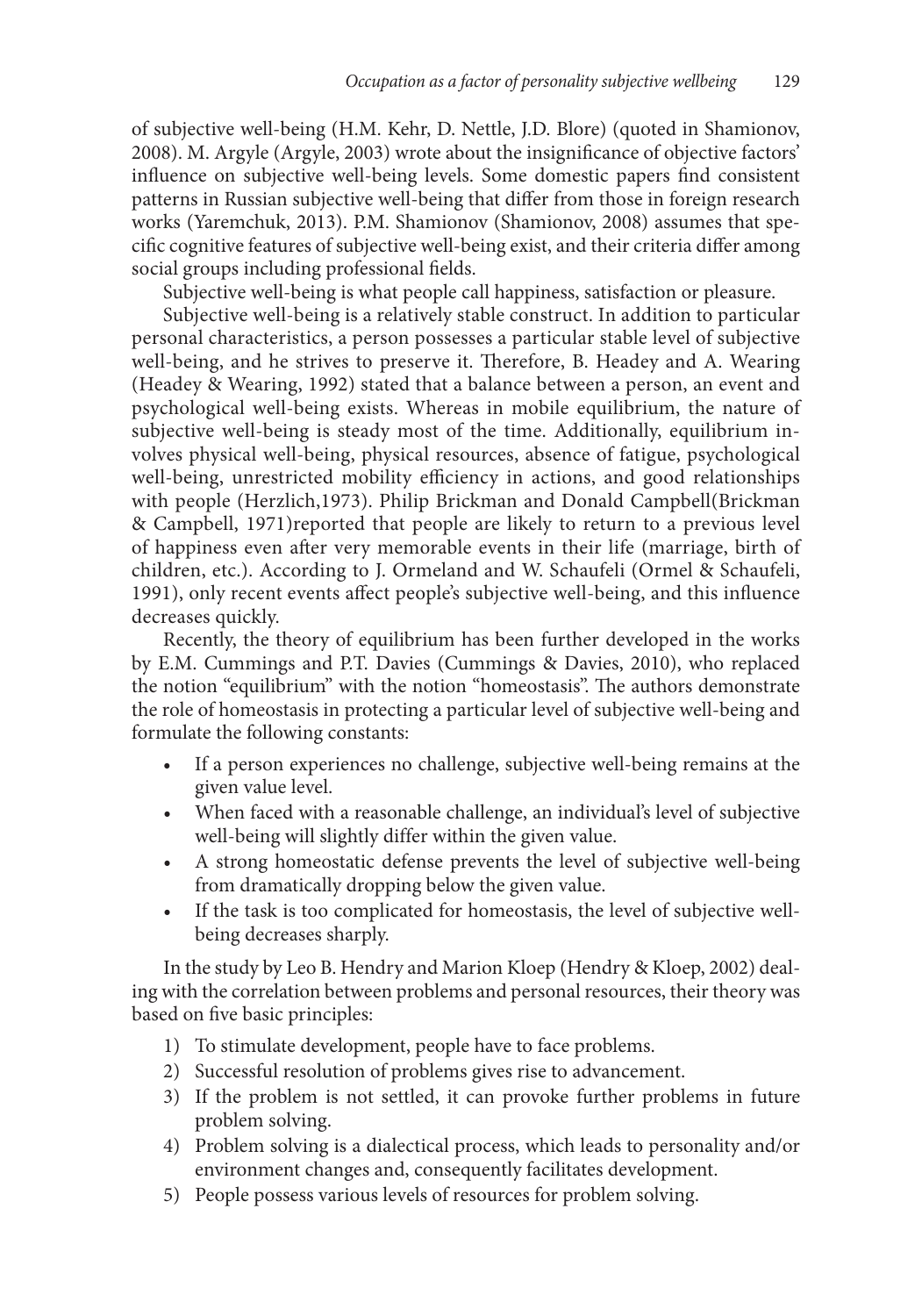The findings of recent studies prove the idea that subjective well-being is closely connected with personality-specific features (E. Diener, N. Hayes & S. Joseph, J.L. Gutierrez), religiosity (M.M. Poloma & B.F. Pendleton), self-respect (U. Schimmack & E.D. Diener), harmony in interpersonal relations (A. Reid), and goal achievement (H.M. Kehr). Factors defining subjective well-being vary and comprise age, race, gender, education, income, social relations and occupation (C.L.M. Keyes & M.B. Waterman).

Subjective well-being depends on achievements in various spheres (i.e., health, finance, leisure and work) (Van Praag et al., 2003).Vocational factors also add to subjective well-being, particularly to professional comparison and professional identity (Lachterman & Meir, 2004).

Throughout the entire XX century, the question of how professional activity influenced an individual was widely discussed by scholars in the field of organizational studies (B. Furåker, R. Hackman & G.R. Oldham, L.H. Hansen & P. Orban, L. Lennerlöf, P. Pettersson, T. Theorell, C. Von Otter), and work was mainly treated as a risk factor. Some researchers concentrated on positive aspects of professional activity. Thus, some scholars (M. Jahoda, R.L. Kahn, S.E. Kunnen, H.A. Bosma, S.E. Van Halen & C.P.M. Van der Meulen, K.E. Weick) argued that work could be of great significance and has a positive impact on a person's social life and shape his/her identity. Additionally, occupation can positively affect people's health and psychological well-being (U. Ericsson, J.Forslin, M. Frankenhaeuser) and be a vital indicator of subjective well-being (L. Foldspang, M. Mark, K. Mørk Puggaard, O.M. Melchior Poulsen, U. Johansson, G. Ahonen, S. Aasnaess). Therefore, work possesses a great potential for personal and professional development (T. Backström, F.M. van Eijnatten, M. Kira, G. Brulin, E. Ekstedt, P. Docherty, J. Forslin, A.B. Shani, J. Forslin). J. R. Graham and M. L. Shier (Graham & Shier, 2010) proved that interpersonal relationships at and away from work are principal factors that influence the subjective well-being of employees.

Positive indicators of subjective well-being associated with professional activity involve job satisfaction. Negative indicators comprise workaholism and burnout.

In 2001 in Sweden, U.G. Gerdthamand M. Johannesson (Gerdtham & Johannesson, 2001) found a direct positive correlation between education and subjective well-being, in which people with a diploma of higher education feel happier and more satisfied. Several years later, Guglielmo Maria Caporale and her colleagues (Caporale at al., 2007) substantiated the hypothesis that subjective well-being of people with a higher level of education directly depends on their income. Qualification gives rise to particular expectations associated with a high level of income, which do not always come true. Richard A. Easterlin (Easterlin, 2003) also detected a positive correlation between education level and subjective well-being throughout the person's lifespan. His findings show that well-educated people of any age are likely to be happier than those with a low educational level.

We assume that specific features and differences in subjective well-being depend not only on professional activity but also on a person's area of business. In Russian professions, *a main type of labor activity* requires particular training and makes a sustainable livelihood. The notion "occupation" has several meanings, and in the framework of our study, we treat it as an activity a person is engaged in dur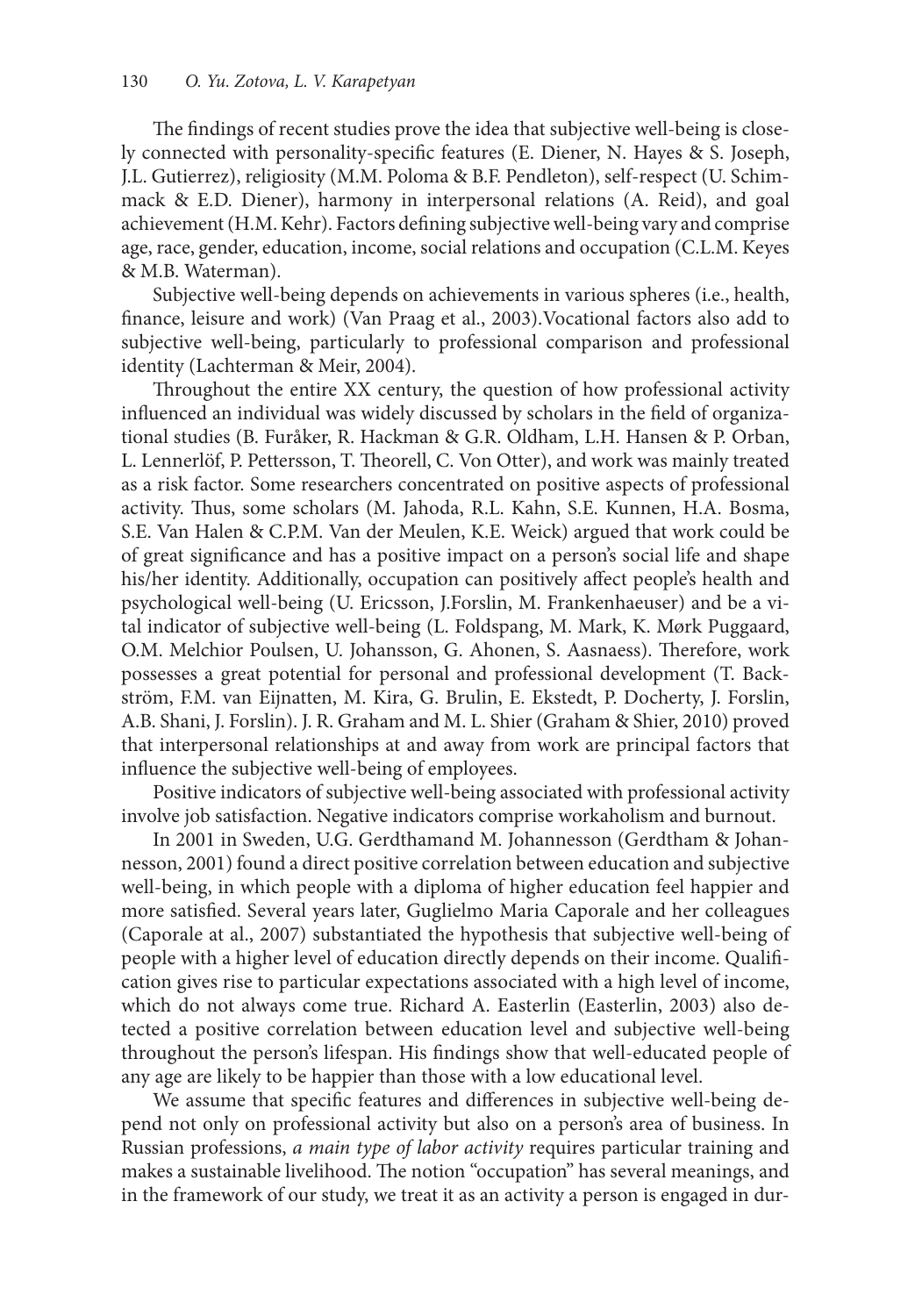ing a particular period of time. Profession is something integral, although in some cases it does not coincide with the current area of work.

It can be illustrated by the example of students and prisoners. Additionally, being trained in a profession, a person can be involved in various types of activity due to circumstances.

### **Method**

#### *Sampling*

The number of respondents was 2229 people divided according to their occupation. They were organized into 9 categories: students (432), psychologists (254), doctors (85), educators (221), engineering and technical staff (264), service industry employees (212), workers (112), military men (298), and prisoners (351).

# *Methods*

L.V. Karapetyan, in collaboration with G.A. Glotova, analyzed psychological wellbeing and developed a new research instrument (Glotova &, Karapetyan, 2009). Nine descriptors of subjective well-being were defined, and the respondents were asked to evaluate themselves according to a 7-grade scale:

- 1) Three positive descriptors happy, lucky, optimistic oriented to a person's inner world (i.e., a person's life attitude, attitudes toward personal past and future, sense of shelteredness/insecurity). They comprised inwardoriented indicators of subjective well-being (internal positive indicator of subjective well-being (SW);
- 2) Three positive descriptors reliable, competent, successful oriented to the outer world (i.e., personal relationships with friends, family and colleagues; occupation activity and its quality). These descriptors constituted positive external indicators of subjective well-being;
- 3) Three negative descriptors pessimistic, unhappy, envious a lowered general level of subjective well-being is a negative indicator of subjective well-being.

# **Results**

The results obtained show that the respondents clearly understand the task of selfassessment consistent with the above-mentioned SW descriptors. In addition to separate descriptor estimates, we also computed overall estimates of each of the three blocks (indicators) and integral estimation by indicators (А+В-С). This integral estimation was named the subjective well-being index.

Based on the three blocks of descriptor assessments, the subjects were divided into four groups by a two-step cluster analysis: low, decreased, increased and high index of subjective well-being. The most numerous group (28.6%) was the group with decreased SW index (638); the groups with low and high SW indexes demonstrated an almost equal number of respondents (25.9% of all of the respondents; 578 and 577 people, respectively). The low SW index group included the lowest number of respondents (436) and constituted 19.6 % of all of the respondents.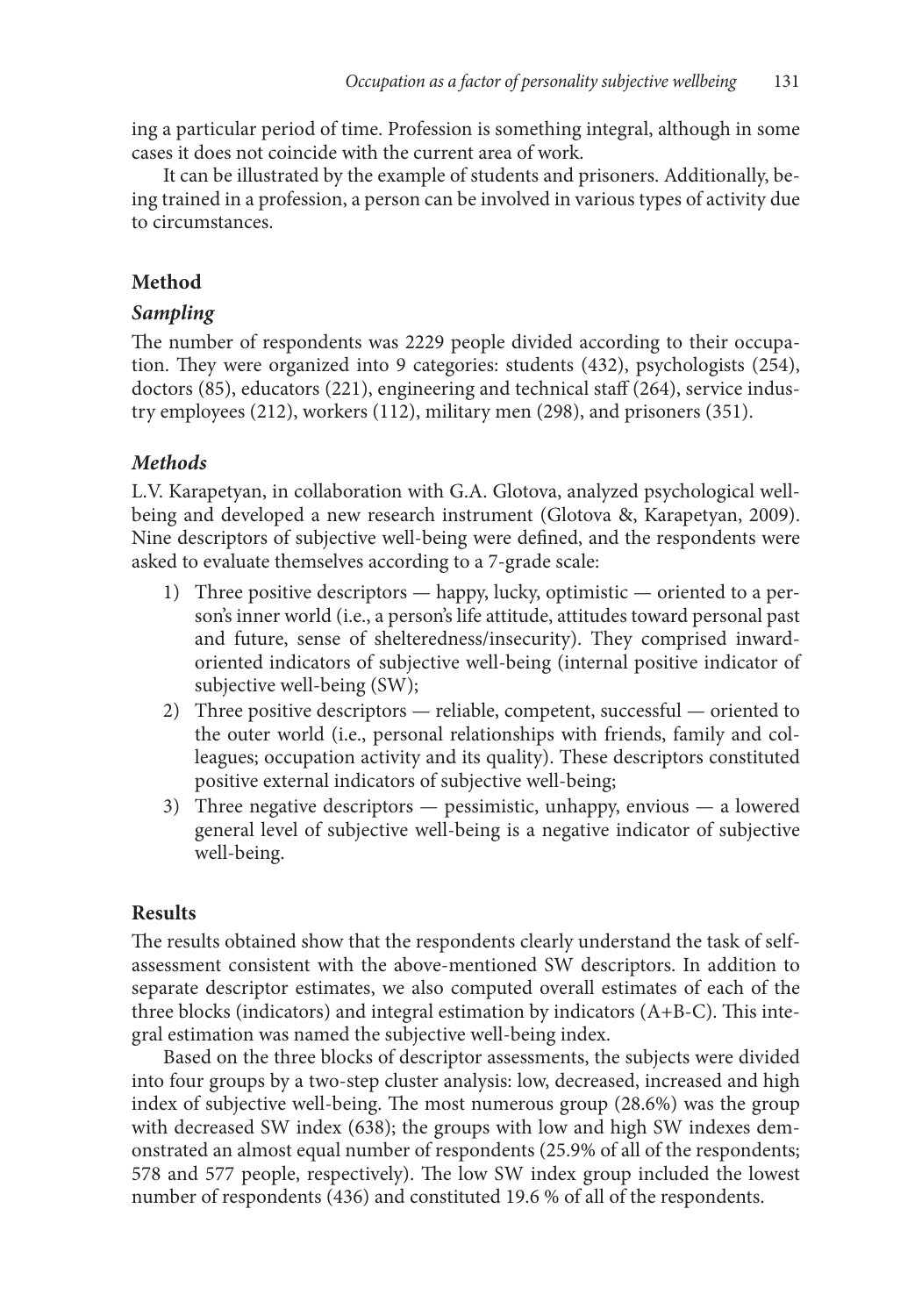|                           | N    | <b>SW</b> index | <b>Positive</b><br>internal<br>indicator | <b>Positive</b><br>external<br>indicator | <b>Negative</b><br>indicator |
|---------------------------|------|-----------------|------------------------------------------|------------------------------------------|------------------------------|
| Doctors                   | 85   | 26.92           | 15.58                                    | 16.61                                    | 5.27                         |
| Service industry          | 212  | 24.76           | 14.98                                    | 15.23                                    | 5.45                         |
| Industrial intelligentsia | 264  | 24.04           | 14.44                                    | 15.37                                    | 5.77                         |
| Workers                   | 112  | 24.23           | 14.66                                    | 14.88                                    | 5.31                         |
| Military men              | 298  | 26.77           | 16.23                                    | 16.64                                    | 6.10                         |
| psychologists             | 254  | 24.82           | 15.68                                    | 15.02                                    | 5.87                         |
| Educators                 | 221  | 25.05           | 15.06                                    | 15.73                                    | 5.74                         |
| Students                  | 432  | 24.13           | 14.99                                    | 15.43                                    | 6.30                         |
| Prisoners                 | 351  | 16.87           | 11.04                                    | 12.65                                    | 6.83                         |
| Total                     | 2229 | 23.67           | 14.56                                    | 15.13                                    | 6.02                         |

**Table 1.** The subjects' objective well-being index

**Table 2.** Sampling distribution by groups with low, decreased, increased and high subjective well-being index

|                           | Low SW<br>index | Decreased<br><b>SW</b> index | <b>Increased</b><br>SW index | <b>High SW</b><br>index |
|---------------------------|-----------------|------------------------------|------------------------------|-------------------------|
| Doctors                   | $\overline{0}$  | $\mathbf{0}$                 | 85                           | $\overline{0}$          |
|                           | .00%            | .00%                         | 13.32%                       | .00%                    |
| Service industry          | 10              | 202                          | $\mathbf{0}$                 | $\boldsymbol{0}$        |
|                           | 1.73%           | 46.33%                       | .00%                         | .00%                    |
| Industrial intelligentsia | 9               | $\mathbf{0}$                 | 255                          | $\overline{0}$          |
|                           | 1.56%           | .00%                         | 39.97%                       | .00%                    |
| Workers                   | 10              | $\mathbf{0}$                 | 102                          | $\overline{0}$          |
|                           | 1.73%           | .00%                         | 15.99%                       | .00%                    |
| Military men              | 35              | $\mathbf{0}$                 | $\mathbf{0}$                 | 263                     |
|                           | 6.06%           | .00%                         | .00%                         | 45.58%                  |
| Psychologists             | 20              | 234                          | $\theta$                     | $\overline{0}$          |
|                           | 3.46%           | 53.67%                       | .00%                         | .00%                    |
| Educators                 | 25              | $\mathbf{0}$                 | 196                          | $\overline{0}$          |
|                           | 4.33%           | .00%                         | 30.72%                       | .00%                    |
| Students                  | 118             | $\mathbf{0}$                 | $\mathbf{0}$                 | 314                     |
|                           | 20.42%          | .00%                         | .00%                         | 54.42%                  |
| Prisoners                 | 351             | $\mathbf{0}$                 | $\mathbf{0}$                 | $\overline{0}$          |
|                           | 60.73%          | .00%                         | .00%                         | .00%                    |
| Total                     | 578             | 436                          | 638                          | 577                     |
|                           | 100.00%         | 100.00%                      | 100.00%                      | 100.00%                 |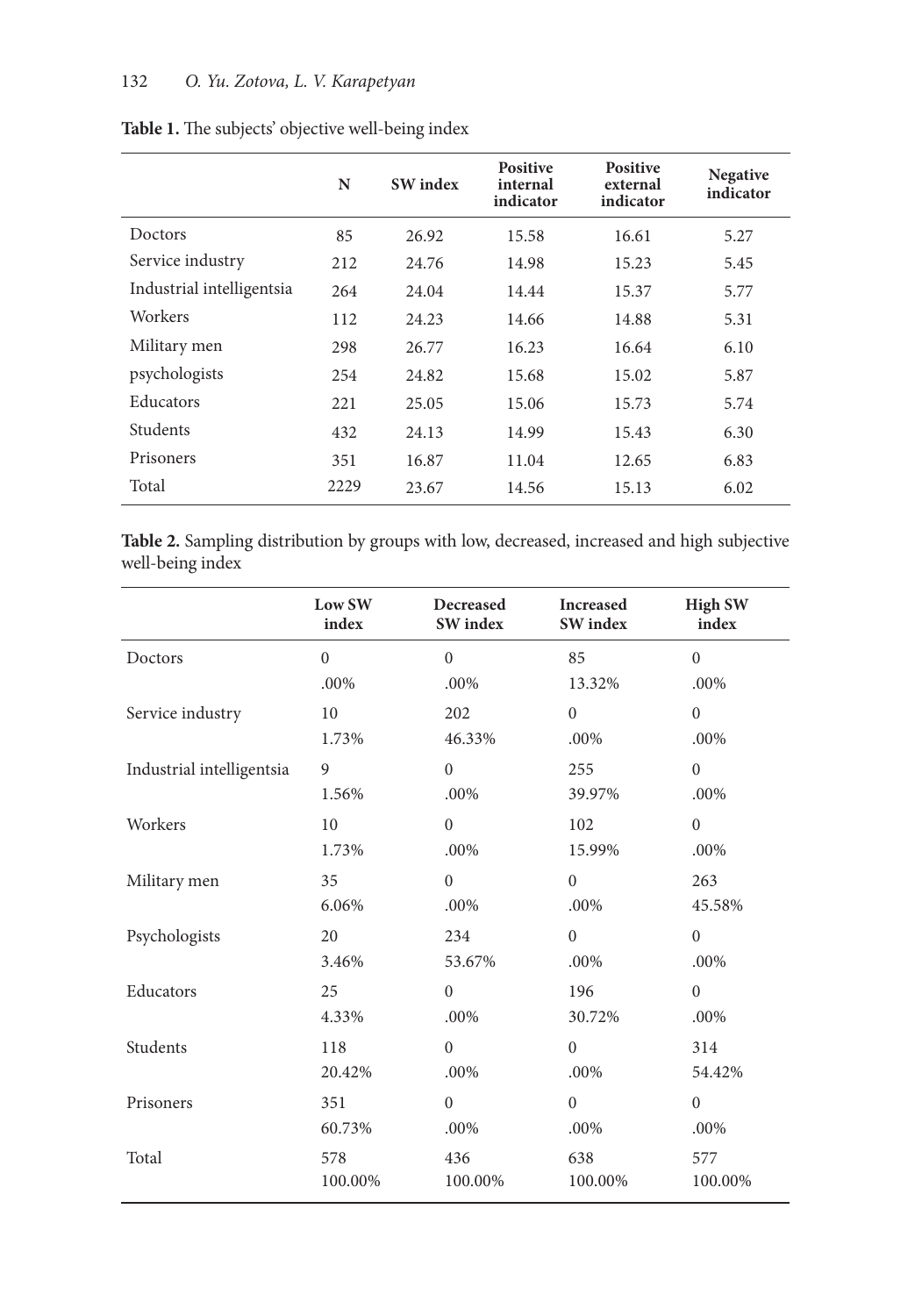The majority of the low SW group were prisoners (67.3%), and 20.42% were students; these individuals had high values of negative indicators. The representatives of the remaining types of activities comprised an insignificant number. Generally, maximum high values of negative indicators are typical of this group, whereas positive indicators of this group (both internal and external) were expressed minimally.

The group with decreased SW index had low external positive descriptors' values and high expression of negative indicators. A total of 53.67% of psychologists and service industry employees (46.33%) were included in this group.

Industrial intelligentsia (39.97%), educators (30.72%), workers (15.99%) and doctors (13.32%) formed the group with an increased SW index. External positive descriptors were higher in this group compared to the decreased SW group.

Representatives of the fourth group (54.42% of students and 45.58% of military men) possessed high SW index. They had the highest valued of both internal and external positive indicators and the lowest value of negative indicators.

# **Conclusion**

The analysis of the results obtained made it possible to draw the following conclusions:

- 1. The problem of subjective well-being is well represented in the psychological literature. Factors influencing its formation are theoretically formulated and considered. However, the impact of occupation has not been addressed in the publications we have studied.
- 2. Various approaches to the given issue and to its criteria exist. Yet, the existing models determine the level based on positive criteria.
- 3. The individual descriptors of subjective well-being (positively oriented to the personal inner world, positively oriented to the personal outer world, and negative factors) made it possible to differentiate the overall sample and divided the respondents into groups based on the subjective well-being index.
- 4. The existing difference between respondents engaged in various types of activities manifests itself in the index of subjective well-being.
- 5. Among respondents with a high level of subjective well-being, there are many students and military men. Both types of individuals are highly represented in the group with a low level of subjective well-being, which can possibly be explained by radical judgment in assessing their own positive and negative qualities.
- 6. An increased level of subjective well-being is common in educators and industrial intelligentsia.
- 7. Prisoners normally have a low level of subjective well-being.
- 8. Service industry employees as well as psychologists are likely to have a decreased level of subjective well-being. Representatives of "person-person" professions do not highly evaluate their own qualities in regard to predicted wellbeing ("reliable", "competent", "successful") due to a high degree of reflexivity.
- 9. Because the questionnaire used in the survey is a minimized version of a psychodiagnostic tool and has a limited capacity. To obtain firm conclusions of the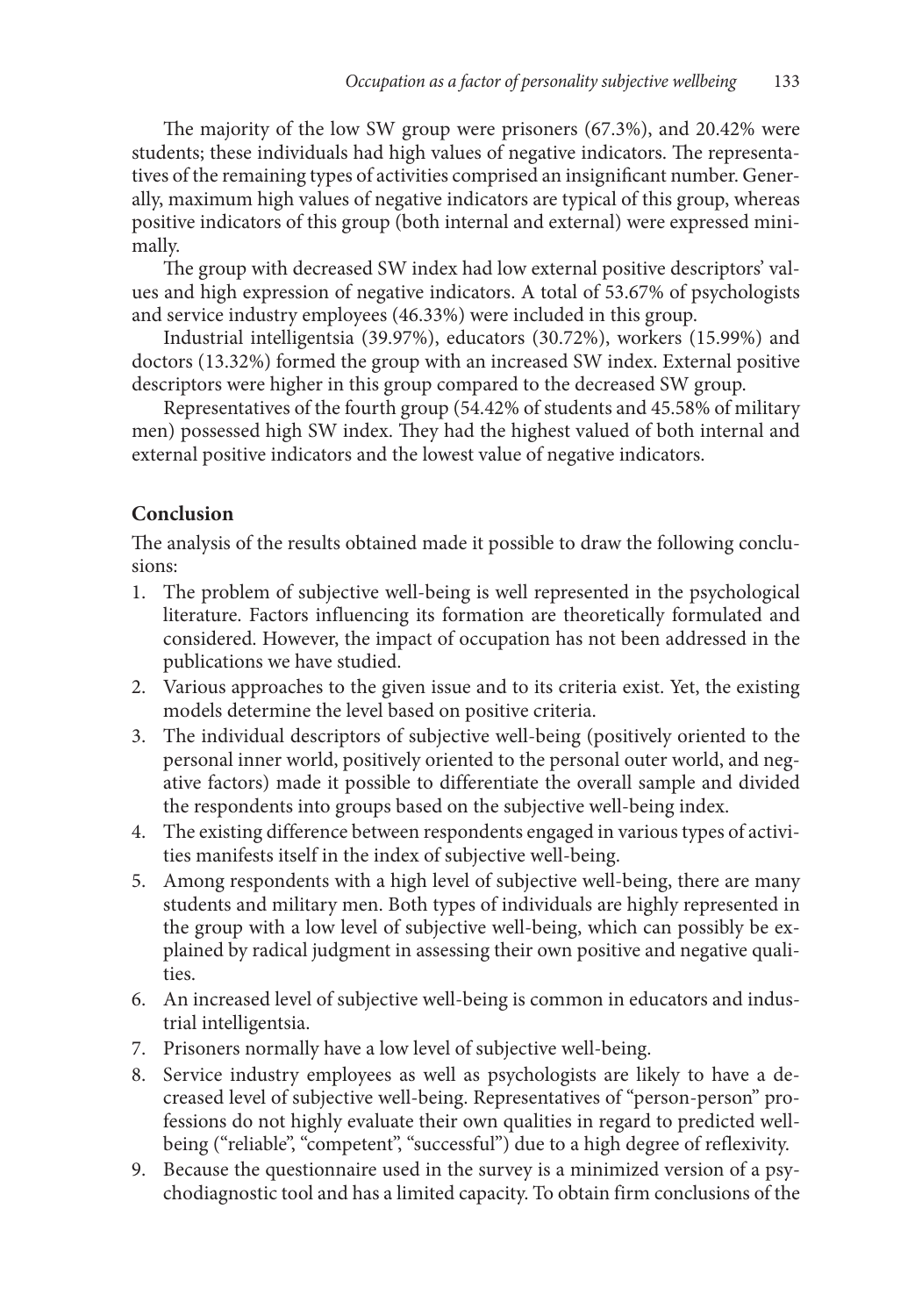subjects' real subjective well-being, it is necessary to analyze the questionnaire correlations with other techniques to identify the level of the given construct.

10. The correlations among subjective well-being and individual and personality characteristics of the respondents in regard to their occupation should be explored.

Therefore, this study proves that occupation-specific features influence personality subjective well-being, and the given problem should be further addressed both theoretically and empirically in thorough and more detailed studies.

#### **References**

- Affleck, G., & Tennen, H. (1996). Construing benefits from adversity: Adaptational significance and dispositional underpinnings. *Journal of Personality, 64*(4), 899–922. doi: 10.1111/j.1467- 6494.1996.tb00948.x
- Argyle, M. (1987). *The Psychology of Happiness*. Methuen; New York.
- Argyle, M. (2003). *Psihologija schast'ja* [The Psychology of Happiness]. St.-Petersburg: Piter.
- Bachorowski, J., & Owren, M. J. (2001). Not all laughs are alike: Voiced but not unvoiced laughter readily elicits positive affect. *Psychological Science,12*(3), 252–257. doi: 10.1111/1467- 9280.00346
- Bradburn, N.M. (1969). *The structure of psychological well-being*. Chicago: Aldine.
- Brickman, P., & Campbell D. (1971). Hedonic relativism and planning the good society. In M. H. Apley (Ed.), *Adaptation-level theory: A symposium* (pp. 287–302). New York: Academic Press.
- Caporale, G. M. Georgellis, Y. Tsitsianis N., & Yin Y. P. (2007). Income and Happiness across Europe: Do Reference Values Matter? CESifo working paper 2146, Munich. Retrieved from http://www.cesifo-group.de/portal/page/portal/DocBase\_Content/WP/WP-CESifo\_Working\_Papers/wp-cesifo-2007/wp-cesifo-2007-11/cesifo1\_wp2146.pdf
- Cummings, E. M., & Davies, P. T. (2010). *Marital conflict and children: An emotional security perspective.* New York, London: Guilford Press.
- Diener, E., & Suh, E. (1997). Measuring quality of life: Economic, social, and subjective indicators. *Social Indicators Research*, *40*(1–2), 189–216. doi 10.1023/A:1006859511756
- Diener, E. (1984). Subjective well-being. *Psychological Bulletin*, *95*(3), 542–575. Retrieved from http://internal.psychology.illinois.edu/~ediener/Documents/Diener\_1984.pdf doi: 10.1037/0033-2909.95.3.542
- Diener, E. (1994). Assessing subjective well-being: Progress and opportunities. *Social Indicators Research*, *31*(2), 103-157. doi 10.1007/BF01207052
- Diener, E., & Larsen, R. J. (1993). The subjective experience of emotional well-being. In M. Lewis & J. M. Haviland (Eds), *Handbook of emotions* (pp. 405–415). New York: Guilford Press.
- Diener, E., Suh, E.M., Lucas, R.E., & Smith H.L. (1999). Subjective well-being: Three decades of progress. *Psychological Bulletin*, *125*(2), 276-302. doi: 10.1037//0033-2909.125.2.276
- Dillon, K. М., Minchoff, B., & Baker K. H. (1985). Positive emotional states and enhancement of the immune system. *International Journal of Psychiatry in Medicine, 15*(1), 13–18. doi. org/10.2190/R7FD-URN9-PQ7F-A6J7
- Easterlin, R. A. (2003). Explaining Happiness. *Proceedings of the National Academy of Sciences*, *100*(19), 11176–11183. doi: 10.1073/pnas.1633144100
- Folkman, S., & Moskowitz, J. T. (2000). Positive affect and the other side of coping. *American Psychologist, 55*(6), 647–654. doi: 10.1037//0003-066X.55.6.647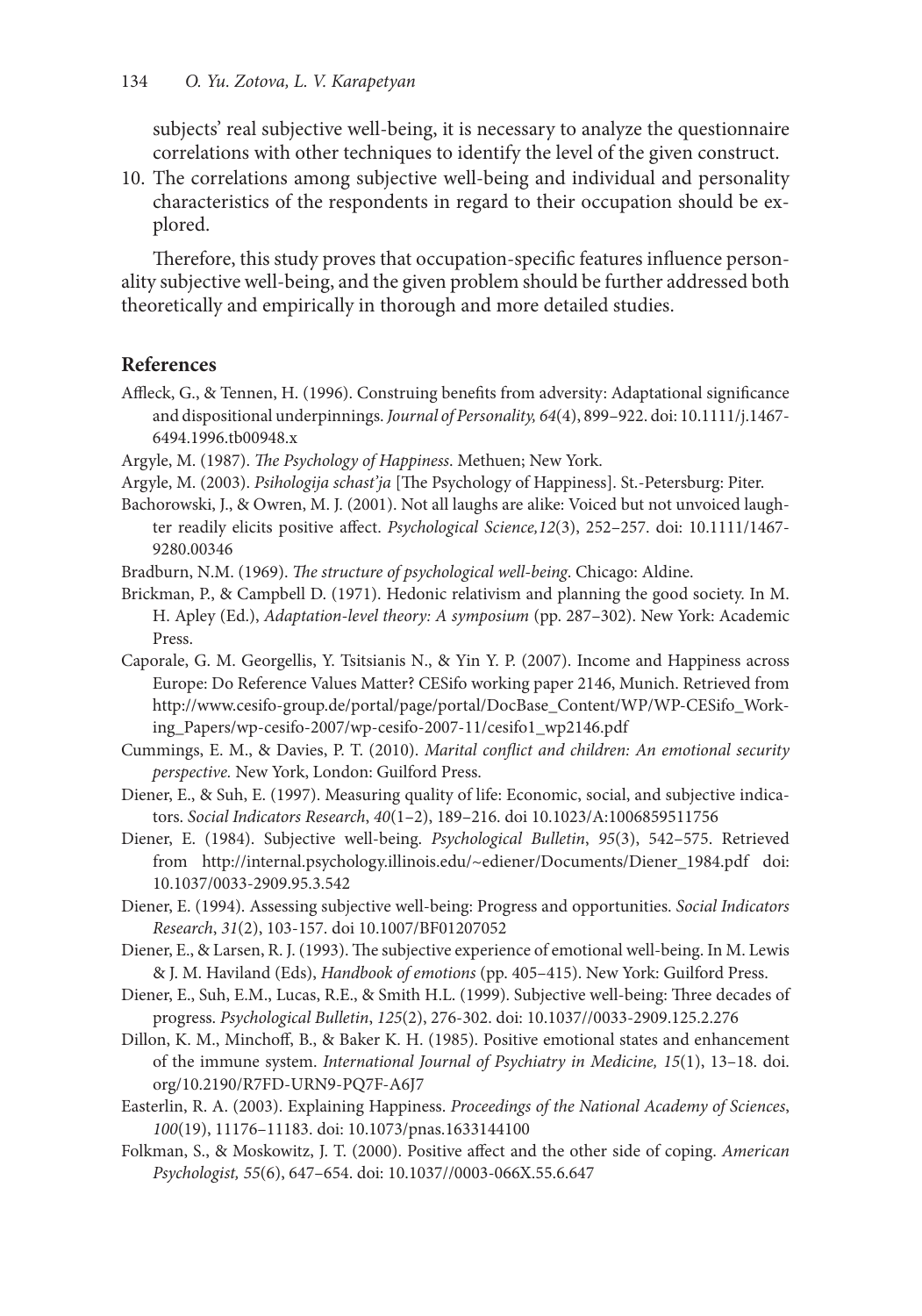- Foresight Mental Capital and Wellbeing Project (2008). Final Project report. London: The Government Office for Science. Retrieved from https://www.gov.uk/government/uploads/system/uploads/attachment\_data/file/292453/mental-capital-wellbeing-summary.pdf
- Fredrickson, B. L. (2000) Cultivating positive emotions to optimize health and well-being. *Prevention and Treatment*, *3*(1). doi: 10.1037/1522-3736.3.1.37r
- Gerdtham, Ulf-G., & Johannesson, M. (2001). The relationship between happiness, health, and socio-economic factors: results based on Swedish microdata. *Journal of Behavioral and Experimental Economics (formerly The Journal of Socio-Economics)*, *30*(6), 553–557. doi: 10.1016/S1053-5357(01)00118-4
- Glotova, G. A., & Karapetyan L. V. (2009). Osobennosti predstavlenij o sebe u razlichnyh grupp ispytuemyh [Specificity of self-perception among different groups of testees]. *Vestnik Uralskogo Federalnogo Universiteta. Seriya 1. Problemy obrazovaniya, nauki I kultury [The Ural Federal University Bulletin, Series 1. Issues of education, science and culture]*, *1/2*(62), 52–60.
- Graham, J. R., & Shier M. L. (2010). Social work practitioners and subjective well-being: Personal factors that contribute to high levels of subjective well-being. *International Social Work*, *53*(6), 757–772. doi: 10.1177 / 0020872810368394
- Headey, B., & Wearing, A. J. (1992). *Understanding Happiness: A Theory of Subjective Well-Being*. Melbourne: Longman Cheshire.
- Hendry, L. B., & Kloep, M. (2002). *Lifespan development: Resources, challenges and risks*. London: Thomson Learning.
- Herzlich, C. (1973). *Health and Illness in a Changing Society*. London: Academic Press.
- Karapetyan, L. V. (2014). Teoreticheskie podhody k ponimaniju subektivnogo blagopoluchija [Theoretical approaches to subjective wellbeing understanding]. *Vestnik Uralskogo Federalnogo Universiteta. Seriya 1. Problemy obrazovaniya, nauki I kultury [The Ural Federal University Bulletin, Series 1. Issues of education, science and culture]*, *1*(123), 171–182. Retrieved from http://elar.urfu.ru/bitstream/10995/24003/3/iurp-2014-123-19.pdf
- Lachterman, B., & Meir, E. (2004). The impact of work setting congruence on wellbeing. *Journal of Career Assessment*, *12*(2), 150-68. doi: 10.1177/1069072703257753
- Larsen, R. J., & Diener, E. (1992). Promises and problems with the circumplex model of emotion. In M.S. Clark (Ed.), *Review of personality and social psychology: Emotion* (pp. 25–59). Newbury Park: Sage.
- Lopez, S. J., & Snyder, C. R. (2009). *Oxford handbook of positive psychology*. New York: Oxford University Press. doi: 10.1093/oxfordhb/9780195187243.001.0001
- Mahony, D. L., Burroughs, W. J., & Lippman, L. G. (2002). Perceived attributes of health-promoting laughter: A cross-generational comparison. *Journal of Psychology*, *136* (2), 171–181. doi 10.1080/00223980209604148
- Myers, D. G. (1992). Thepursuit of happiness. New York: William Morrow.
- Ormel, J. & Schaufeli, W. B. (1991). Stability and change in psychological distress and their relationship with self-esteem and locus of control: A dynamic equilibrium model. *Journal of Personality and Social Psychology*, *60*(2), 288–299. doi 10.1037/0022-3514.60.2.288
- Parducci, A. (1995). *Happiness, Pleasure, and Judgment: The Contextual Theory and Its Applications*. Mahwah, N.J: Lawrence Erlbaum Associates.
- Pollard, E., & Lee, P. (2003). Child well-being: a systematic review of the literature. *Social Indicators Research*, *61*(1), 9–78. doi: 10.1023/A:1021284215801
- Ruff, C. D., & Keyes, C. L. M. (1995). The structure of psychological well-being revisited. *Journal of Personality and Social Psychology*, *69*(4), 719–727. Retrieved from http://www.midus. wisc.edu/findings/pdfs/830.pdf doi: 10.1037/0022-3514.69.4.719